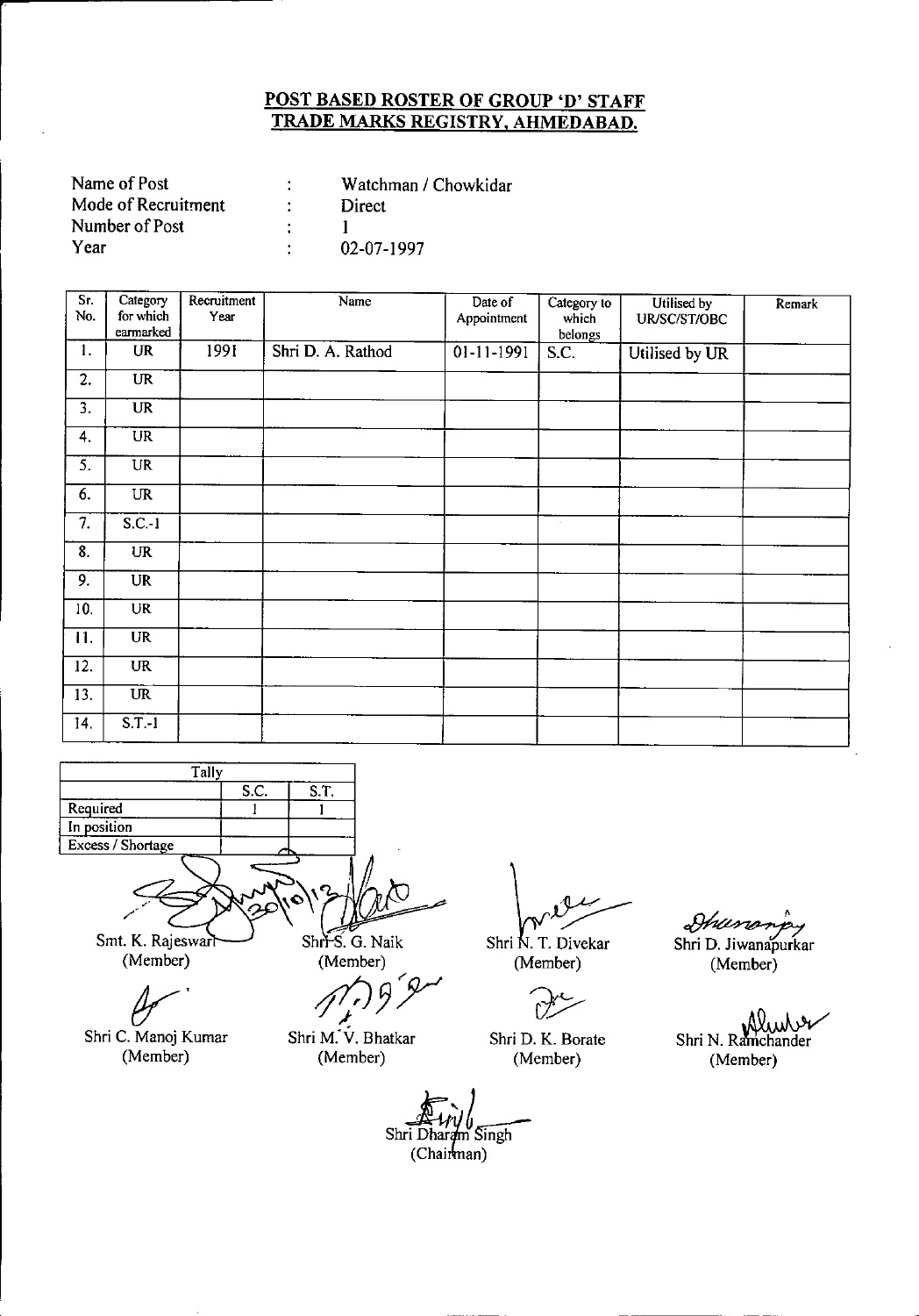| Name of Post        | Watchman / Chowkidar |
|---------------------|----------------------|
| Mode of Recruitment | Direct               |
| Number of Post      |                      |
| Year                | 31-12-1997           |

| Sr.<br>No.        | Category<br>for which<br>earmarked | Recruitment<br>Year | Name              | Date of<br>Appointment  | Category to<br>which<br>belongs | Utilised by<br>UR/SC/ST/OBC | Remark |
|-------------------|------------------------------------|---------------------|-------------------|-------------------------|---------------------------------|-----------------------------|--------|
| 1.                | UR                                 | 1991                | Shri D. A. Rathod | $\overline{01-11-1991}$ | $\overline{S.C.}$               | Utilised by UR              |        |
| $\overline{2}$ .  | $\overline{\text{UR}}$             |                     |                   |                         |                                 |                             |        |
| $\overline{3}$ .  | $\overline{\text{UR}}$             |                     |                   |                         |                                 |                             |        |
| 4.                | <b>UR</b>                          |                     |                   |                         |                                 |                             |        |
| $\overline{5}$ .  | $\overline{\text{UR}}$             |                     |                   |                         |                                 |                             |        |
| 6.                | UR                                 |                     |                   |                         |                                 |                             |        |
| 7.                | $S.C.-1$                           |                     |                   |                         |                                 |                             |        |
| 8.                | <b>UR</b>                          |                     |                   |                         |                                 |                             |        |
| 9.                | <b>UR</b>                          | ۰                   |                   |                         |                                 |                             |        |
| 10.               | <b>UR</b>                          |                     |                   |                         |                                 |                             |        |
| 11.               | <b>UR</b>                          |                     |                   |                         |                                 |                             |        |
| 12.               | $\overline{\text{UR}}$             |                     |                   |                         |                                 |                             |        |
| $\overline{13}$ . | <b>UR</b>                          |                     |                   |                         |                                 |                             |        |
| 14.               | $S.T.-1$                           |                     |                   |                         |                                 |                             |        |



Ч Shri C. Manoj Kumar (Member)

(Member) (

*f*<sub>*f*// 952</sub>

Shri N. T. Diveka  $v\downarrow$ 

(Member)

 $\partial^{\kappa}$ 

Shri D. K. Borate (Member)

Shananjey Shri D. Jiwanapurkar (Member)

Shri N. Ramchander (Member)

Shri Dharam Singh  $(Chairman)$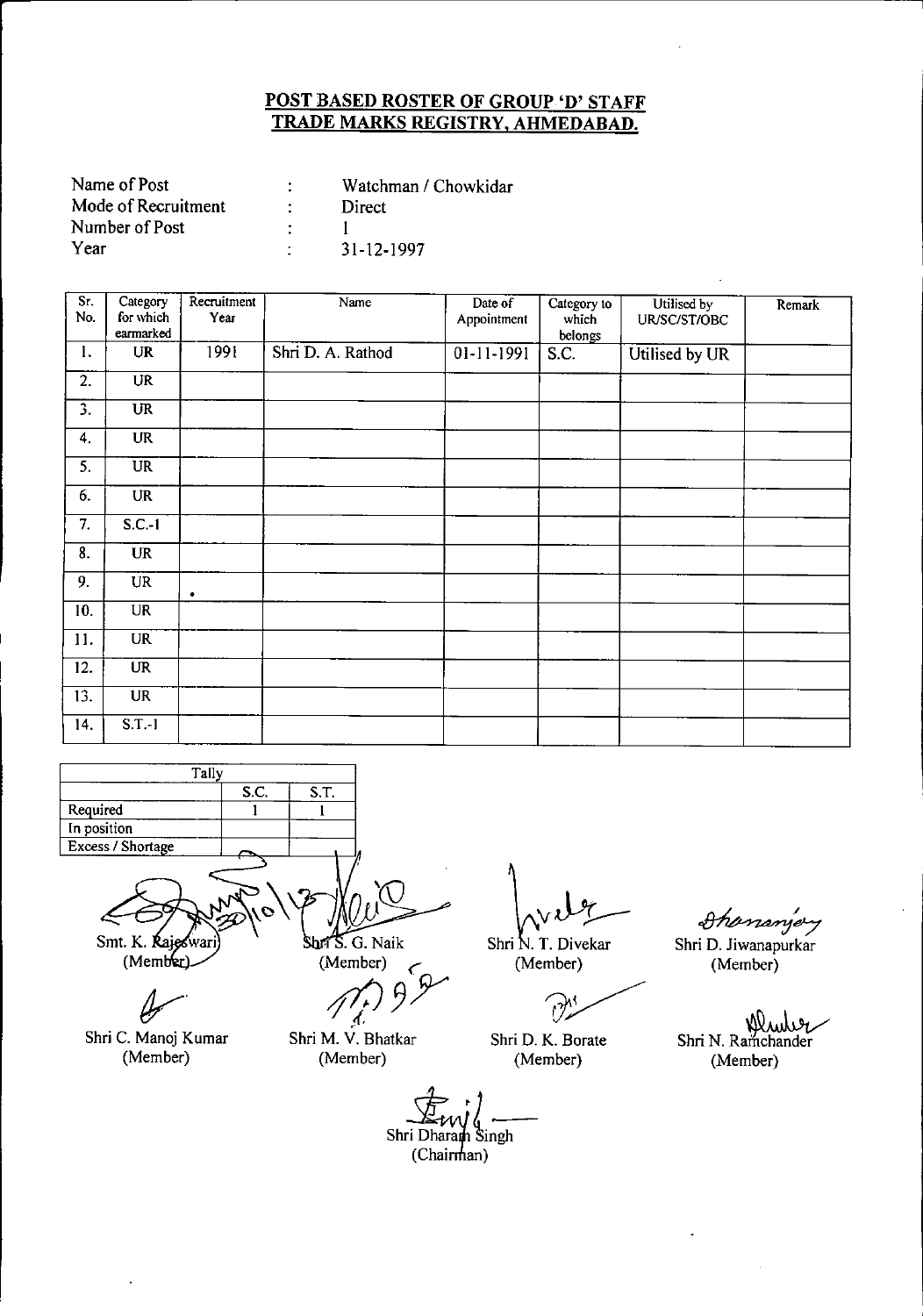| Name of Post        | Watchman / Chowkidar |
|---------------------|----------------------|
| Mode of Recruitment | Direct               |
| Number of Post      |                      |
| Year                | 31-12-1998           |

| Sr.<br>No.        | Category<br>for which<br>earmarked | Recruitment<br>Year | Name              | Date of<br>Appointment  | Category to<br>which<br>belongs | Utilised by<br>UR/SC/ST/OBC | Remark |
|-------------------|------------------------------------|---------------------|-------------------|-------------------------|---------------------------------|-----------------------------|--------|
| 1.                | <b>UR</b>                          | 1991                | Shri D. A. Rathod | $\overline{01-11-1991}$ | S.C.                            | Utilised by UR              |        |
| 2.                | <b>UR</b>                          |                     |                   |                         |                                 |                             |        |
| $\overline{3}$ .  | $\overline{\text{UR}}$             |                     | $\sim$            |                         |                                 |                             |        |
| 4.                | <b>UR</b>                          |                     |                   |                         |                                 |                             |        |
| 5.                | $\overline{UR}$                    |                     |                   |                         |                                 |                             |        |
| 6.                | <b>UR</b>                          |                     |                   |                         |                                 |                             |        |
| 7.                | $S.C.-1$                           |                     |                   |                         |                                 |                             |        |
| 8.                | <b>UR</b>                          |                     | $\cdot$           |                         |                                 |                             |        |
| 9.                | <b>UR</b>                          |                     |                   |                         |                                 |                             |        |
| $\overline{10}$ . | UR                                 |                     |                   |                         |                                 |                             |        |
| 11.               | $\overline{\text{UR}}$             |                     |                   |                         |                                 |                             |        |
| 12.               | $\overline{\text{UR}}$             |                     |                   |                         |                                 |                             |        |
| 13.               | $\overline{UR}$                    |                     |                   |                         |                                 |                             |        |
| 14.               | $S.T.-1$                           |                     |                   |                         |                                 |                             |        |



*(Jr'* Shri C. Manoj Kumar

(Member)

Shri N. T. Divekar Amelee<br>hri N. T. Divekar Shri D.

(Member)

 $\partial$ 

Shri D. K. Borate (Member)

Shri Dhafam Singh  $(Chakrman)$ 

~' Shri D. Jiwanapurkar (Member)

Klud Shri N. Ramchander (Member)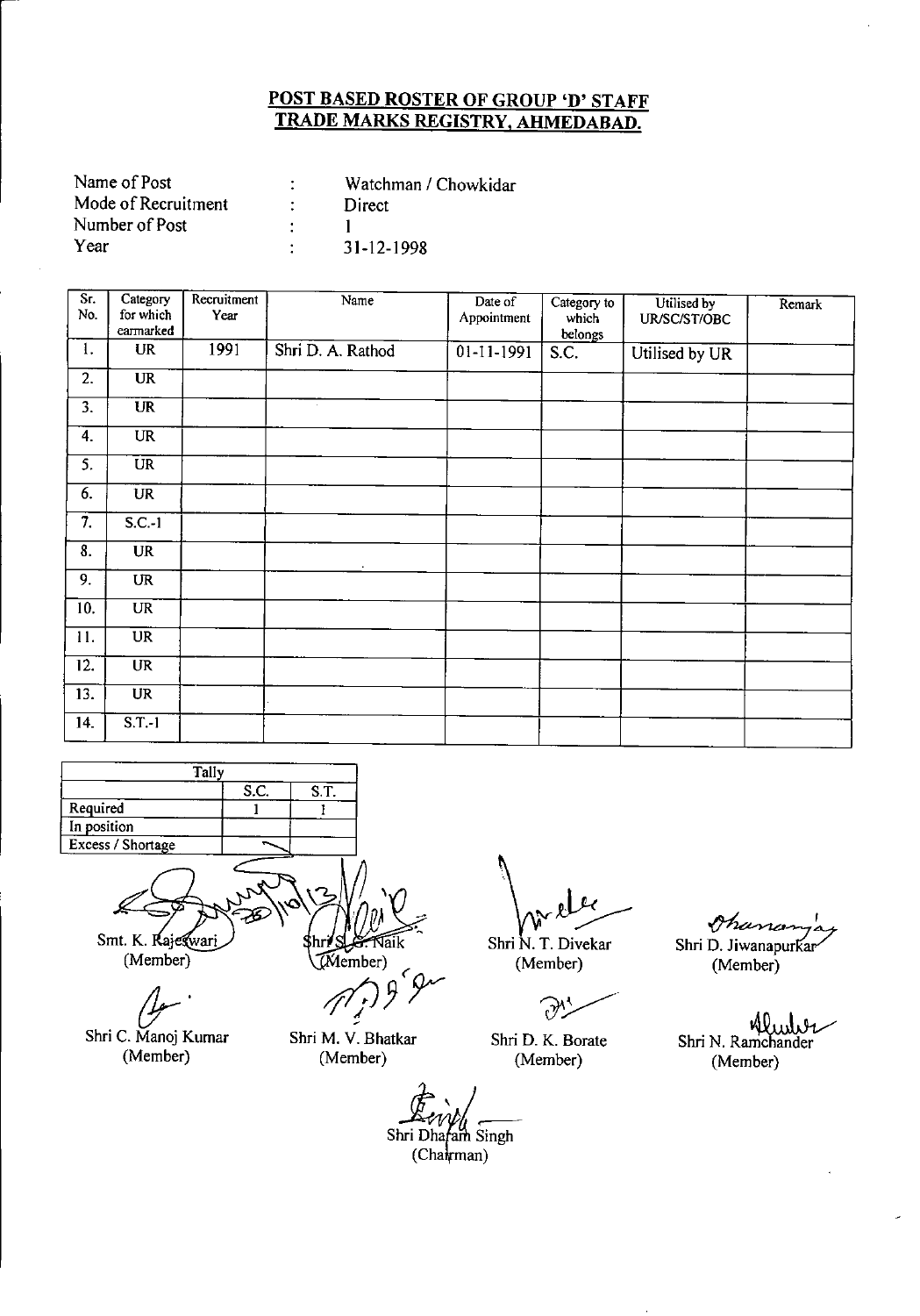| Name of Post        | Watchman / Chowkidar |
|---------------------|----------------------|
| Mode of Recruitment | Direct               |
| Number of Post      |                      |
| Year                | 31-12-1999           |

| $\overline{\mathsf{Sr}}$ .<br>No. | Category<br>for which<br>earmarked | Recruitment<br>Year | Name              | Date of<br>Appointment | Category to<br>which<br>belongs | Utilised by<br>UR/SC/ST/OBC | Remark |
|-----------------------------------|------------------------------------|---------------------|-------------------|------------------------|---------------------------------|-----------------------------|--------|
| 1.                                | <b>UR</b>                          | 1991                | Shri D. A. Rathod | 01-11-1991             | S.C.                            | Utilised by UR              |        |
| 2.                                | UR                                 |                     |                   |                        |                                 |                             |        |
| 3.                                | $\overline{\text{UR}}$             |                     |                   |                        |                                 |                             |        |
| 4.                                | <b>UR</b>                          |                     |                   |                        |                                 |                             |        |
| 5.                                | $\overline{\text{UR}}$             |                     |                   |                        |                                 |                             |        |
| 6.                                | <b>UR</b>                          |                     |                   |                        |                                 |                             |        |
| 7.                                | $S.C.-1$                           |                     |                   |                        |                                 |                             |        |
| 8.                                | <b>UR</b>                          |                     |                   |                        |                                 |                             |        |
| 9.                                | <b>UR</b>                          |                     |                   |                        |                                 |                             |        |
| 10.                               | $\overline{\text{UR}}$             |                     |                   |                        |                                 |                             |        |
| 11.                               | $\overline{UR}$                    |                     |                   |                        |                                 |                             |        |
| 12.                               | <b>UR</b>                          |                     |                   |                        |                                 |                             |        |
| 13.                               | <b>UR</b>                          |                     |                   |                        |                                 |                             |        |
| 14.                               | $S.T.-1$                           |                     |                   |                        |                                 |                             |        |



Smt. K. Rajeswar (Member)

Shri C. Manoj Kumar

(Member)

 $\overline{\text{max}}$  S. G. Naik (Member)

Shri N. T. Divekar  $(Member)$ 

0Ž

Shri D. K. Borate (Member)

Ohanan Shri D. Jiwanapurkar

(Member)

Shri N. Ramchander (Member)

Shri Dharam Singh

 $(Cha**f**man)$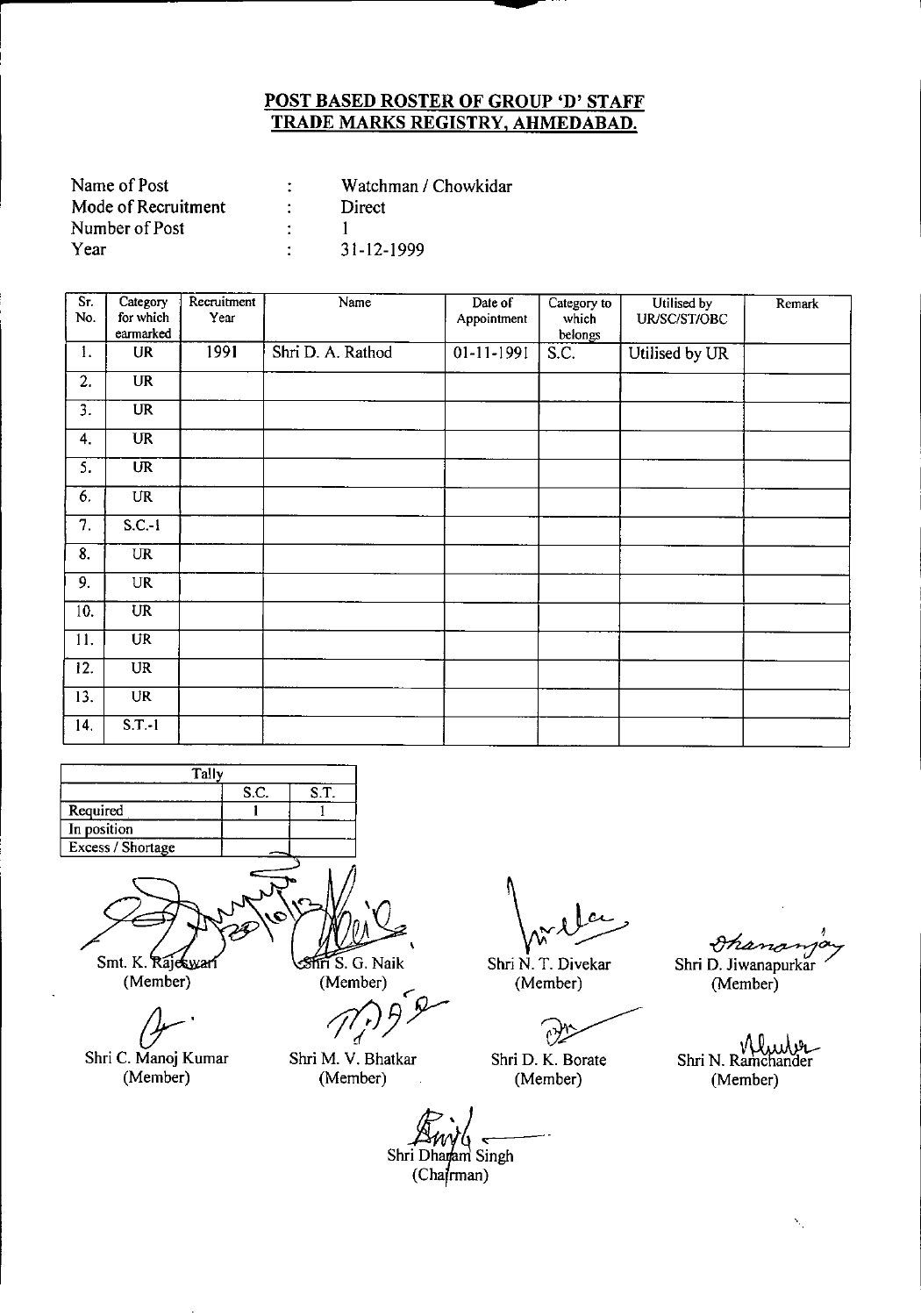| Name of Post        | Watchman / Chowkidar |
|---------------------|----------------------|
| Mode of Recruitment | Direct               |
| Number of Post      |                      |
| Year                | 31-12-2000           |

| Sr.<br>No.       | Category<br>for which<br>earmarked | Recruitment<br>Year | Name              | Date of<br>Appointment | Category to<br>which<br>belongs | Utilised by<br>UR/SC/ST/OBC | Remark |
|------------------|------------------------------------|---------------------|-------------------|------------------------|---------------------------------|-----------------------------|--------|
| 1.               | <b>UR</b>                          | 1991                | Shri D. A. Rathod | $01 - 11 - 1991$       | S.C.                            | Utilised by UR              |        |
| 2.               | <b>UR</b>                          |                     |                   |                        |                                 |                             |        |
| 3.               | $\overline{\text{UR}}$             |                     |                   |                        |                                 |                             |        |
| 4.               | $O.B.C.-1$                         |                     |                   |                        |                                 |                             |        |
| $\overline{5}$ . | UR                                 |                     |                   |                        |                                 |                             |        |
| 6.               | <b>UR</b>                          |                     |                   |                        |                                 |                             |        |
| 7.               | $S.C.-1$                           |                     |                   |                        |                                 |                             |        |
| $\overline{8}$ . | $O.B.C.-2$                         |                     |                   |                        |                                 |                             |        |
| 9.               | <b>UR</b>                          |                     |                   |                        |                                 |                             |        |
| 10.              | U <sub>R</sub>                     |                     |                   |                        |                                 |                             |        |
| 11.              | <b>UR</b>                          |                     |                   |                        |                                 |                             |        |
| 12.              | $O.B.C.-3$                         |                     |                   |                        |                                 |                             |        |
| 13.              | <b>UR</b>                          |                     |                   |                        |                                 |                             |        |
| 14.              | $S.T.-1$                           |                     |                   |                        |                                 |                             |        |



*fJr'*

Shri C. Manoj Kumar (Member)

(Member) */fI/J Jry--*

,< Shri M. V. Bhatkar

(Member)

 $\lim_{N \to \infty} \frac{1}{N}$ 

(Member)

moer)<br>*a*yls

Shri D. K. Borate (Member)

Shri D. Jiwanapurkar (Member)

rano

Shri N. Ramchander (Member)

(Chairman)  $\mathcal{L}_{\mathit{null}}$ Shri Dharam Singh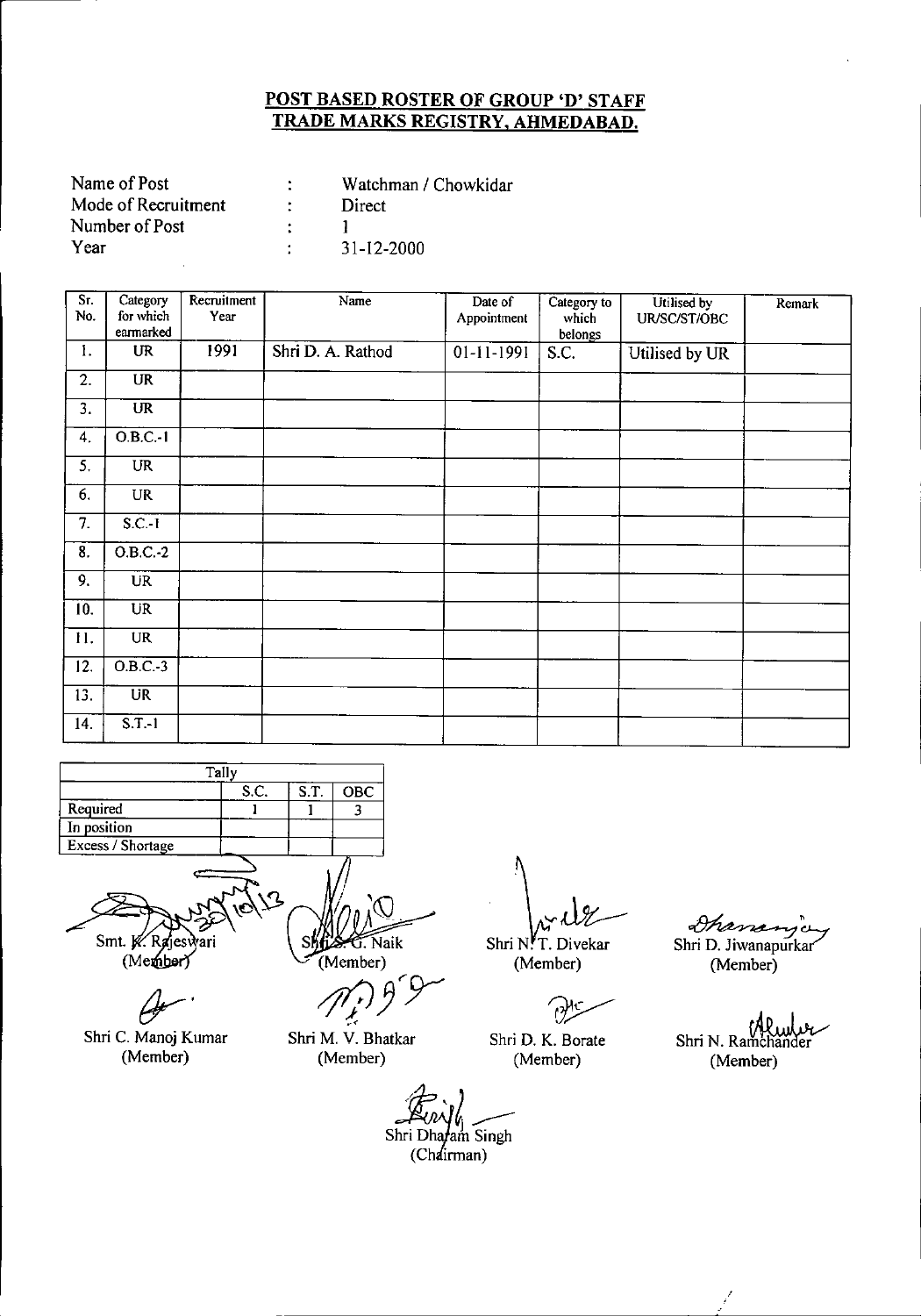| Watchman / Chowkidar |
|----------------------|
| Direct               |
|                      |
| 31-12-2001           |
|                      |

| Sr.<br>No.        | Category<br>for which  | Recruitment<br>Year | Name              | Date of<br>Appointment | Category to<br>which | Utilised by<br>UR/SC/ST/OBC | Remark |
|-------------------|------------------------|---------------------|-------------------|------------------------|----------------------|-----------------------------|--------|
|                   | earmarked              |                     |                   |                        | belongs              |                             |        |
| 1.                | <b>UR</b>              | 1991                | Shri D. A. Rathod | $01-11-1991$           | S.C.                 | Utilised by UR              |        |
| 2.                | <b>UR</b>              |                     |                   |                        |                      |                             |        |
| 3.                | $\overline{UR}$        |                     |                   |                        |                      |                             |        |
| 4.                | $0.B.C.-1$             |                     |                   |                        |                      |                             |        |
| 5.                | <b>UR</b>              |                     |                   |                        |                      |                             |        |
| 6.                | <b>UR</b>              |                     |                   |                        |                      |                             |        |
| 7.                | $S.C.-1$               |                     |                   |                        |                      |                             |        |
| 8.                | $O.B.C.-2$             |                     |                   |                        |                      |                             |        |
| 9.                | <b>UR</b>              |                     |                   |                        |                      |                             |        |
| 10.               | <b>UR</b>              |                     |                   |                        |                      |                             |        |
| 11.               | $\overline{\text{UR}}$ |                     |                   |                        |                      |                             |        |
| 12.               | $O.B.C.-3$             |                     |                   |                        |                      |                             |        |
| $\overline{13}$ . | <b>UR</b>              |                     |                   |                        |                      |                             |        |
| 14.               | $S.T.-1$               |                     |                   |                        |                      |                             |        |



 $(Memb<sub>er</sub>)$ 

Shri C. Manoj Kumar (Member)

Shri M. V. Bhatkar (Member)

 $\int_0^1$ <br> $\int_0^1$   $\int_0^1$   $\int_0^1$   $\int_0^1$   $\int_0^1$   $\int_0^1$   $\int_0^1$   $\int_0^1$   $\int_0^1$   $\int_0^1$   $\int_0^1$   $\int_0^1$   $\int_0^1$   $\int_0^1$   $\int_0^1$   $\int_0^1$   $\int_0^1$   $\int_0^1$   $\int_0^1$   $\int_0^1$   $\int_0^1$   $\int_0^1$   $\int_0^1$   $\int_0$ 

Shri N. T. Diveka (Member)

 $\partial$ .

Shri D. K. Borate (Member)

*Staarzeryo*<br>Shri D. Jiwanapurkar

(Member)

Shri N. Ramchander (Member)

 $\overline{C}$  Chairman) Shri<sup>D</sup> ayam Singh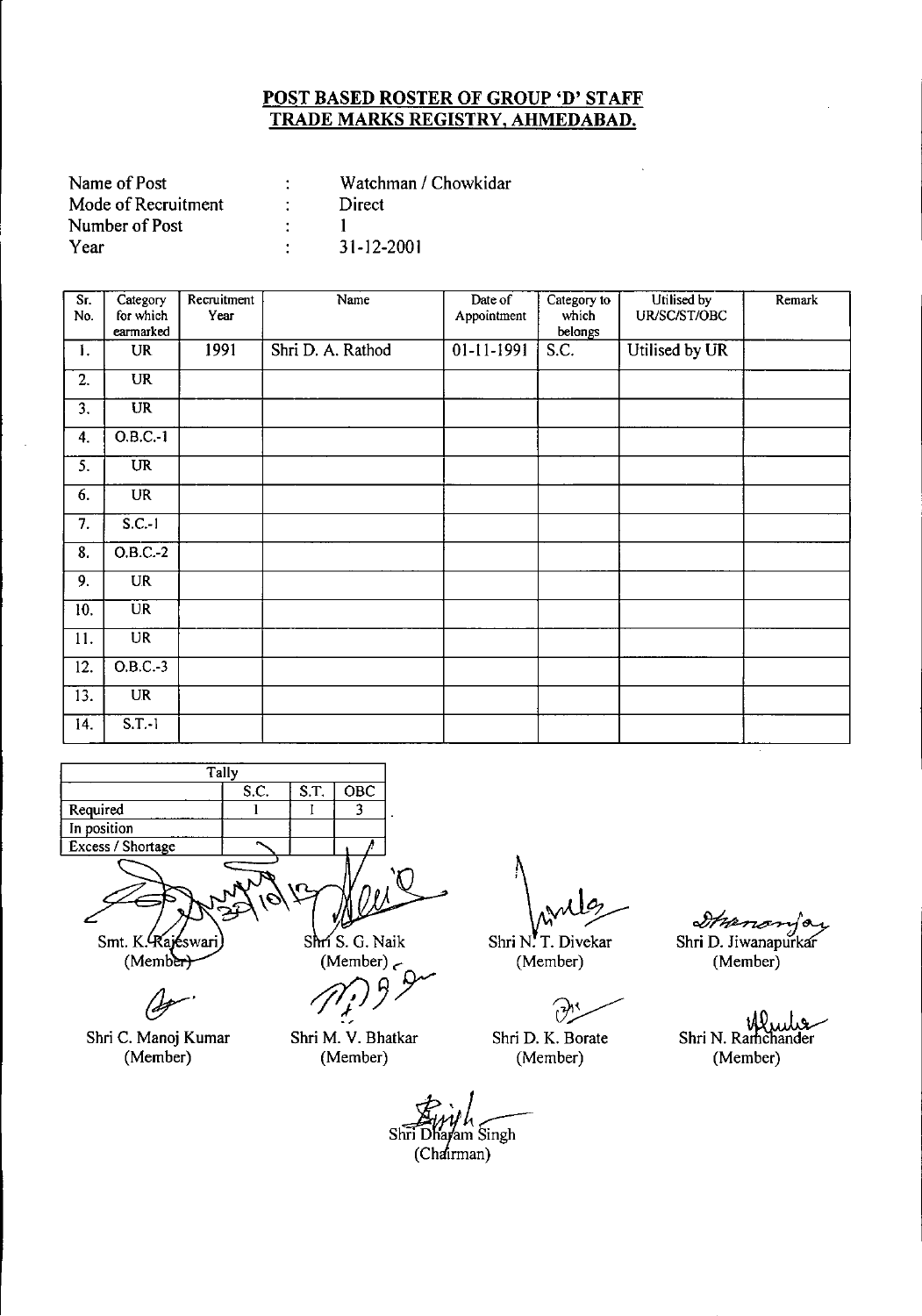| Name of Post        | Watchman / Chowkidar |
|---------------------|----------------------|
| Mode of Recruitment | Direct               |
| Number of Post      |                      |
| Year                | $31 - 12 - 2002$     |

| Sr.<br>No.                | Category<br>for which<br>earmarked | Recruitment<br>Year | Name              | Date of<br>Appointment | Category to<br>which<br>belongs | Utilised by<br>UR/SC/ST/OBC | Remark |
|---------------------------|------------------------------------|---------------------|-------------------|------------------------|---------------------------------|-----------------------------|--------|
| 1.                        | <b>UR</b>                          | 1991                | Shri D. A. Rathod | $01 - 11 - 1991$       | S.C.                            | Utilised by UR              |        |
| 2.                        | $\overline{UR}$                    |                     |                   |                        |                                 |                             |        |
| 3.                        | $\overline{\text{UR}}$             |                     |                   |                        |                                 |                             |        |
| 4.                        | $O.B.C.-1$                         |                     |                   |                        |                                 |                             |        |
| 5.                        | <b>UR</b>                          |                     |                   |                        |                                 |                             |        |
| 6.                        | <b>UR</b>                          |                     |                   |                        |                                 |                             |        |
| 7.                        | $S.C.-1$                           |                     |                   |                        |                                 |                             |        |
| $\overline{\mathbf{8}}$ . | $O.B.C.-2$                         |                     |                   |                        |                                 |                             |        |
| 9.                        | <b>UR</b>                          |                     |                   |                        |                                 |                             |        |
| 10.                       | $\overline{\text{UR}}$             |                     |                   |                        |                                 |                             |        |
| 11.                       | <b>UR</b>                          |                     |                   |                        |                                 |                             |        |
| 12.                       | $O.B.C.-3$                         |                     |                   |                        |                                 |                             |        |
| 13.                       | <b>UR</b>                          |                     |                   |                        |                                 |                             |        |
| 14.                       | $S.T.-1$                           |                     |                   |                        |                                 |                             |        |

| Tally             |      |      |     |  |  |  |  |
|-------------------|------|------|-----|--|--|--|--|
|                   | S.C. | S.T. | OBC |  |  |  |  |
| Required          |      |      |     |  |  |  |  |
| In position       |      |      |     |  |  |  |  |
| Excess / Shortage |      |      |     |  |  |  |  |

Sm. K/Rajeswari

 $(Member)$ 

*(Jr'*

Shri C. Manoj Kumar (Member)

hri S. G. Naik . (Member)

*(Member)*<br> *1*<br> *Shri M. V. Bhatkar* 

(Member)

Shri N/T. Divekar (Member)

 $\partial$ 

Shri D. K. Borate (Member)

Shanon Shri D. Jiwanapurkar (Member)

Alude Shri N. Ramchander (Member)

Shri Dharam Singh (Chairman)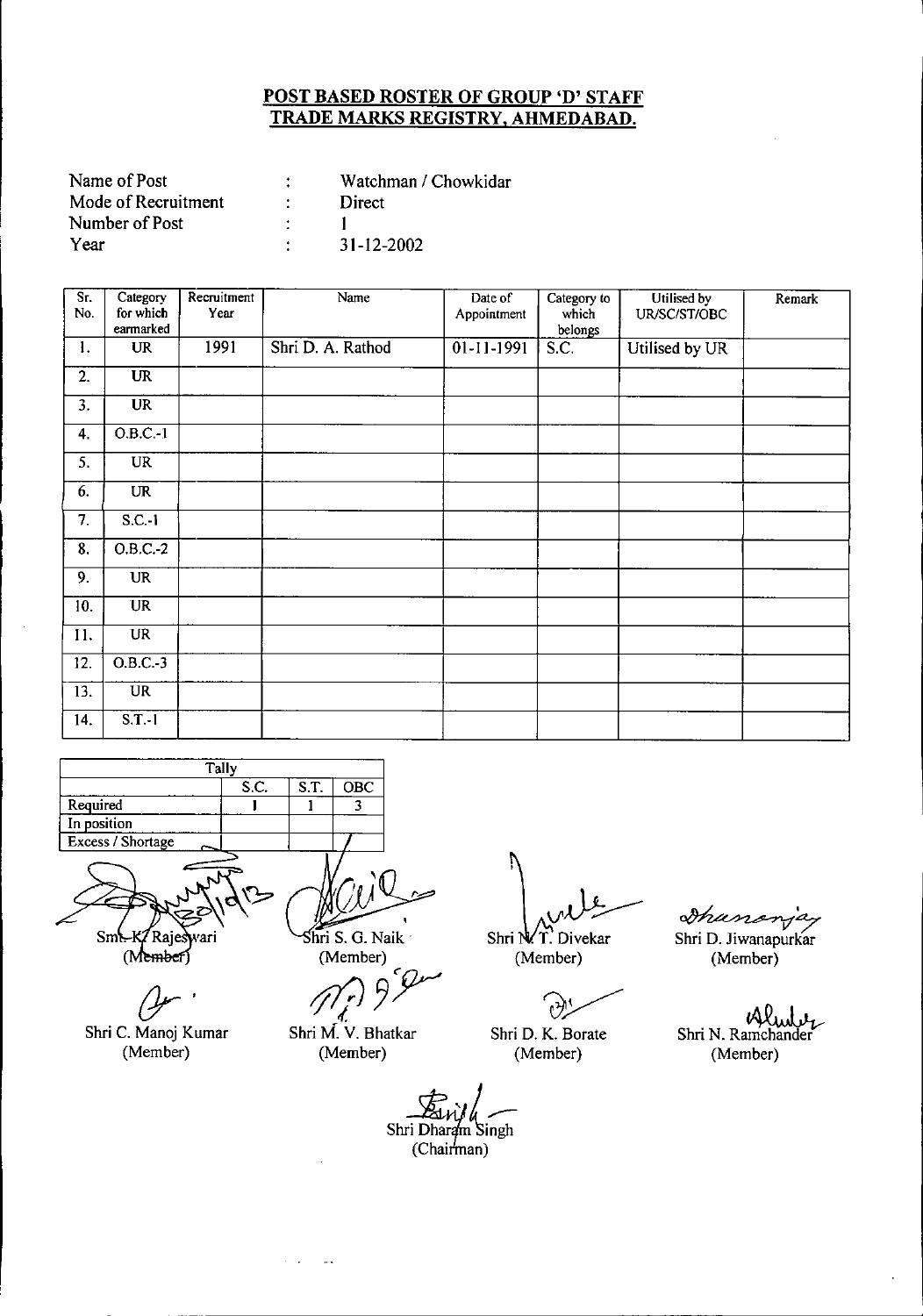| Name of Post        | Watchman / Chowkidar |
|---------------------|----------------------|
| Mode of Recruitment | Direct               |
| Number of Post      |                      |
| Year                | 31-12-2003           |

| Sr.<br>No.       | Category<br>for which<br>earmarked | Recruitment<br>Year | Name              | Date of<br>Appointment | Category to<br>which<br>belongs | Utilised by<br>UR/SC/ST/OBC | Remark |
|------------------|------------------------------------|---------------------|-------------------|------------------------|---------------------------------|-----------------------------|--------|
| 1.               | <b>UR</b>                          | 1991                | Shri D. A. Rathod | 01-11-1991             | S.C.                            | Utilised by UR              |        |
| 2.               | $\overline{\text{UR}}$             |                     |                   |                        |                                 |                             |        |
| 3.               | $\overline{\text{UR}}$             |                     |                   |                        |                                 |                             |        |
| 4.               | $O.B.C.-I$                         |                     |                   |                        |                                 |                             |        |
| $\overline{5}$ . | $\overline{\text{UR}}$             |                     |                   |                        |                                 |                             |        |
| 6.               | UR                                 |                     |                   |                        |                                 |                             |        |
| 7.               | $S.C.-1$                           |                     |                   |                        |                                 |                             |        |
| 8.               | $O.B.C.-2$                         |                     |                   |                        |                                 |                             |        |
| 9.               | <b>UR</b>                          |                     |                   |                        |                                 |                             |        |
| 10.              | <b>UR</b>                          |                     |                   |                        |                                 |                             |        |
| 11.              | <b>UR</b>                          |                     |                   |                        |                                 |                             |        |
| 12.              | $O.B.C.-3$                         |                     |                   |                        |                                 |                             |        |
| 13.              | <b>UR</b>                          |                     |                   |                        |                                 |                             |        |
| 14.              | $S.T.-1$                           |                     |                   |                        |                                 |                             |        |

| Tall <sub>y</sub> |      |      |            |  |  |  |
|-------------------|------|------|------------|--|--|--|
|                   | S.C. | S.T. | <b>OBC</b> |  |  |  |
| Required          |      |      |            |  |  |  |
| In position       |      |      |            |  |  |  |
| Excess / Shortage |      |      |            |  |  |  |
|                   |      |      |            |  |  |  |

f. K. Rajeswari<br>(Member)

Shri C. Manoj Kumar (Member)

Shri S. G. Naik (Member) ,

*ftPJr*

Shri M. V. Bhatkar (Member)

Shri N. T. Divekar (Member)

?~ Shri D. K. Borate

(Member)

*Dhanonya*<br>Shri D. Jiwanapurkar

(Member)

. \,dO •.• I .••.•~ Shri N. Ramchander (Member)

Shri<br>Shri Dhafam Singh<br>(Chairman) i Dhafam Singh<br>(Chairman)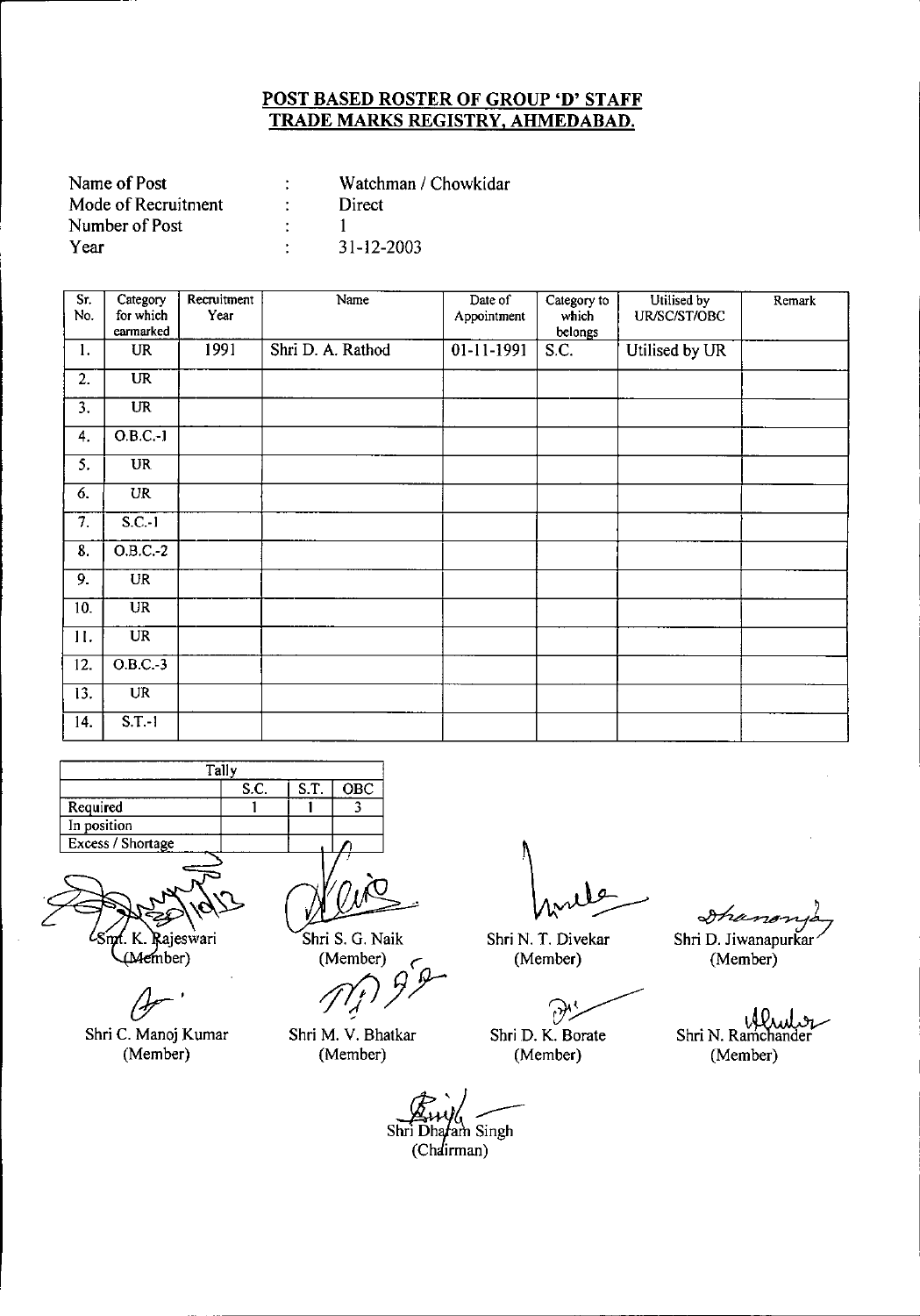| Name of Post        | Watchman / Chowkidar |
|---------------------|----------------------|
| Mode of Recruitment | Direct               |
| Number of Post      |                      |
| Year                | 31-12-2004           |

| Sr.<br>No.        | Category<br>for which<br>earmarked       | Recruitment<br>Year | Name              | Date of<br>Appointment | Category to<br>which<br>belongs | Utilised by<br>UR/SC/ST/OBC | Remark |
|-------------------|------------------------------------------|---------------------|-------------------|------------------------|---------------------------------|-----------------------------|--------|
| 1.                | <b>UR</b>                                | 1991                | Shri D. A. Rathod | 01-11-1991             | S.C.                            | Utilised by UR              |        |
| 2.                | $\overline{\text{UR}}$                   |                     |                   |                        |                                 |                             |        |
| 3.                | $\overline{\text{UR}}$                   |                     |                   |                        |                                 |                             |        |
| 4.                | $O.B.C.-1$                               |                     |                   |                        |                                 |                             |        |
| 5.                | <b>UR</b>                                |                     |                   |                        |                                 |                             |        |
| 6.                | <b>UR</b>                                |                     |                   |                        |                                 |                             |        |
| 7.                | $S.C.-1$                                 |                     |                   |                        |                                 |                             |        |
| 8.                | $O.B.C.-2$                               |                     |                   |                        |                                 |                             |        |
| 9.                | <b>UR</b>                                |                     |                   |                        |                                 |                             |        |
| 10.               | $\overline{\text{U}}\overline{\text{R}}$ |                     |                   |                        |                                 |                             |        |
| 11.               | $\overline{\text{UR}}$                   |                     |                   |                        |                                 |                             |        |
| $\overline{12}$ . | $O.B.C.-3$                               |                     |                   |                        |                                 |                             |        |
| 13.               | $\overline{\text{UR}}$                   |                     |                   |                        |                                 |                             |        |
| 14.               | $S.T.-1$                                 |                     |                   |                        |                                 |                             |        |

|                   | Tally |      |     |
|-------------------|-------|------|-----|
|                   | S.C.  | S.T. | OBC |
| Required          |       |      |     |
| In position       |       |      |     |
| Excess / Shortage |       |      |     |
|                   |       |      |     |



*(Jr'*

Shri C. Manoj Kumar (Member)

~.

Shri S. G. Naik

(Member)<br>*fl<sub>j</sub>*<sup>5</sup>*J* ('

Shri M. V. Bhatkar (Member)

rle

Shri N. T. Divekar (Member)

?~ Shri D. K. Borate

(Member)

*~I* Shri D. Jiwanapurkaf

(Member)

Mende Shri N. Ramchander (Member)

Shri Dharam Singh<br>(Chairman)